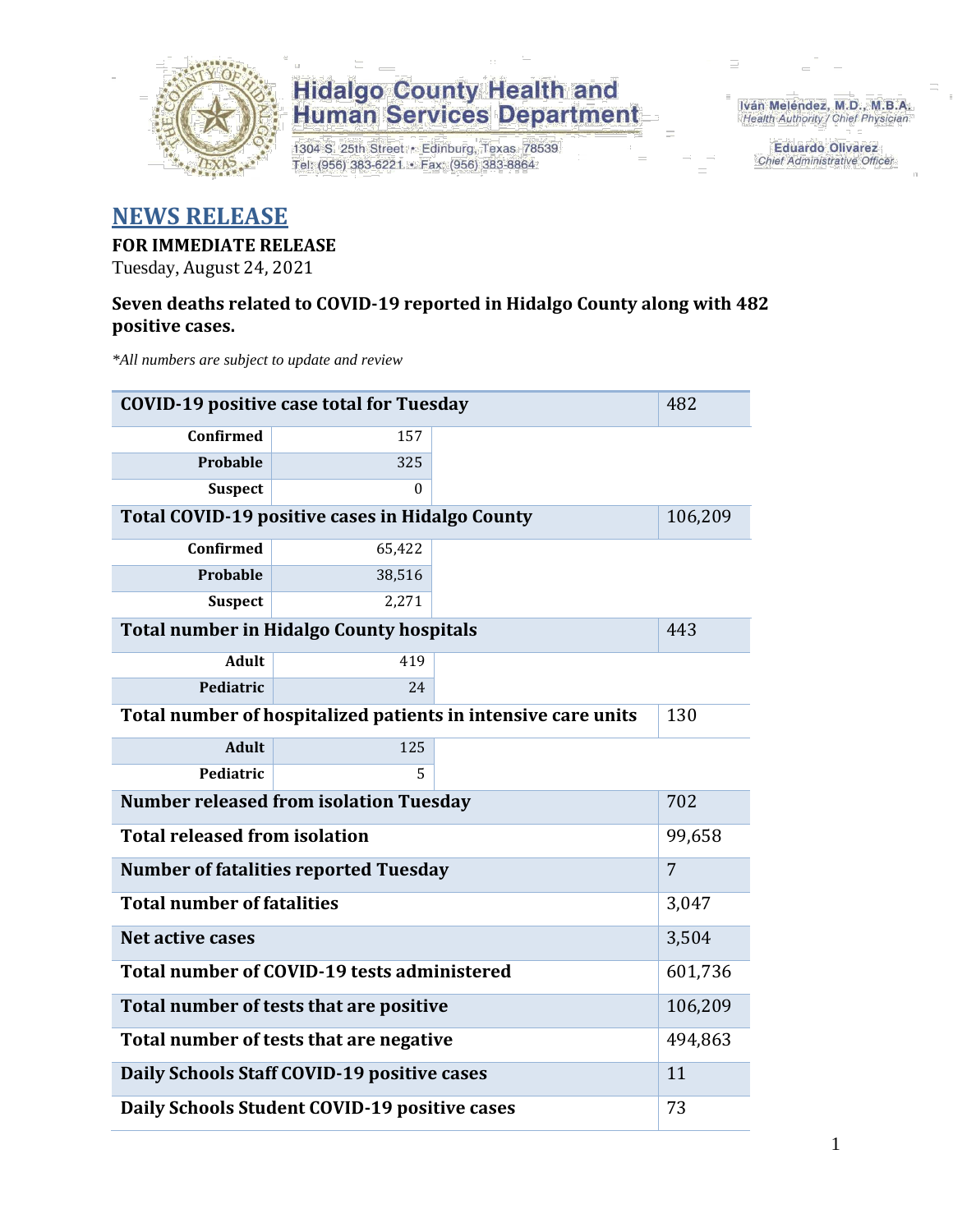

1304 S. 25th Street · Edinburg, Texas 78539 Tel: (956) 383-6221 · Fax: (956) 383-8864

Iván Meléndez, M.D., M.B.A. Health Authority / Chief Physician

> **Eduardo Olivarez Chief Administrative Officer**

*Hidalgo County uses the case status definition provided by the Texas Department of State Health Service's 2020 Epi Case Criteria Guide revised November 2020.*

- *1. Confirmed: A person who has tested positive through a molecular or PCR (oral or nasal swabs) test that looks for the presence of the virus's genetic material.*
- *2. Probable: A person who meets presumptive laboratory evidence through detection of COVID-19 by antigen test in a respiratory specimen.*
- *3. Suspect: A person who meets supported laboratory evidence through detection of specific antibodies in serum, plasma, whole body, and no prior history of being confirmed or probable case.*

*For more information of case status definition for COVID-19, please refer to:*

[https://www.dshs.state.tx.us/IDCU/investigation/epi-case-criteria-guide/2020-Epi-Case-Criteria-](https://www.dshs.state.tx.us/IDCU/investigation/epi-case-criteria-guide/2020-Epi-Case-Criteria-Guide.pdf)[Guide.pdf](https://www.dshs.state.tx.us/IDCU/investigation/epi-case-criteria-guide/2020-Epi-Case-Criteria-Guide.pdf)

The deaths include:

|                | <b>Age Range</b> | Gender | <b>City</b>    |
|----------------|------------------|--------|----------------|
| 1              | 50s              | Female | Donna          |
| $\overline{2}$ | 40s              | Male   | Edinburg       |
| 3              | 50s              | Female | Edinburg       |
| 4              | $70+$            | Male   | Hidalgo        |
| 5              | 60s              | Male   | <b>McAllen</b> |
| 6              | $70+$            | Male   | McAllen        |
| 7              | 40s              | Male   | Weslaco        |

Case Breakdown by Age Group:

| <b>Age Range</b> | <b>Number of Cases</b> |  |  |  |
|------------------|------------------------|--|--|--|
| $0 - 11$         | 137                    |  |  |  |
| 12-19            | 65                     |  |  |  |
| 20s              | 52                     |  |  |  |
| 30 <sub>s</sub>  | 79                     |  |  |  |
| 40s              | 59                     |  |  |  |
| 50s              | 37                     |  |  |  |
| 60s              | 30                     |  |  |  |
| $70+$            | 23                     |  |  |  |
| Total:           | 482                    |  |  |  |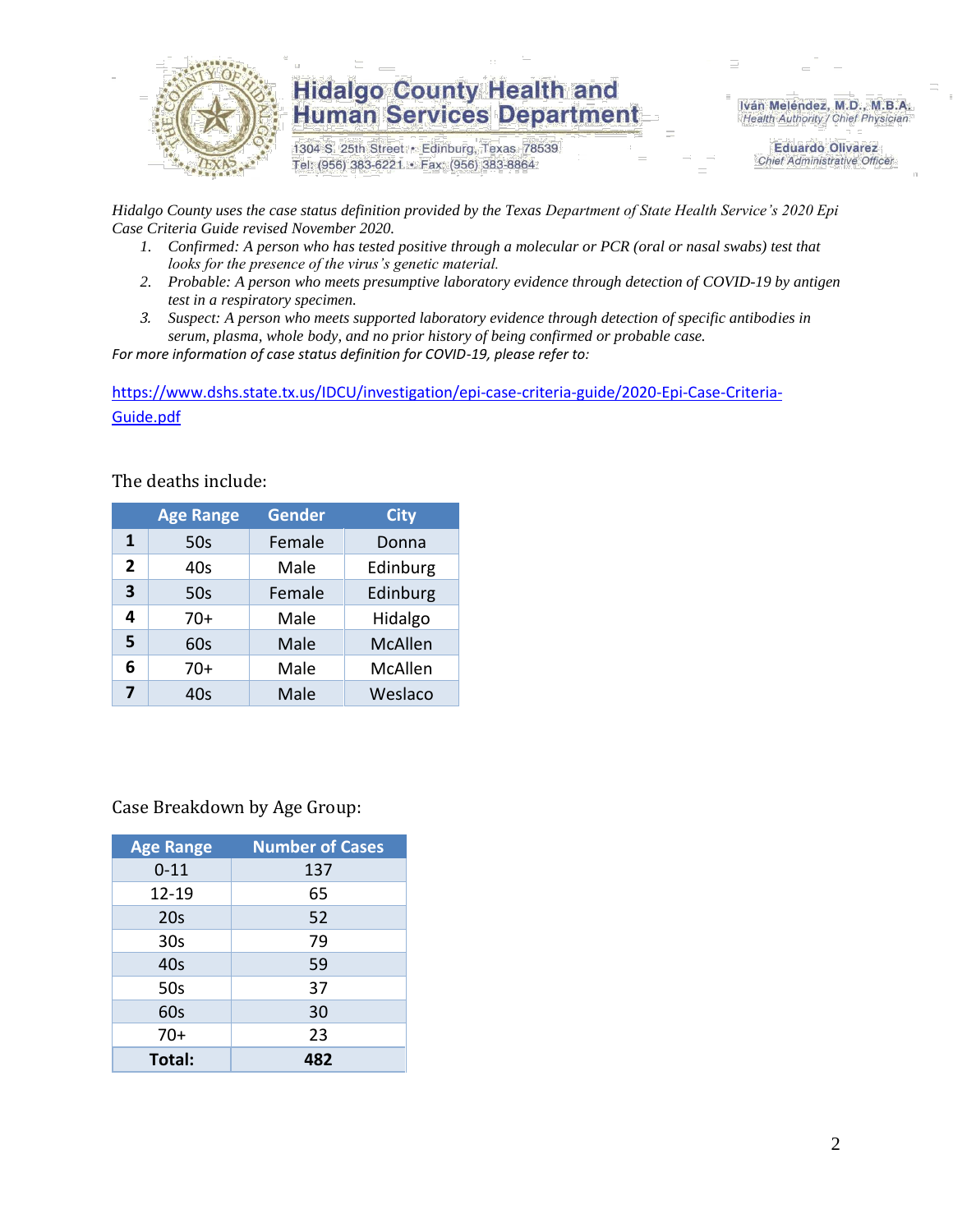

1304 S. 25th Street · Edinburg, Texas 78539 Tel: (956) 383-6221 · Fax: (956) 383-8864

Iván Meléndez, M.D., M.B.A.<br>Health Authority / Chief Physician

**Eduardo Olivarez** Chief Administrative Officer

#### Tuesday, August 24, 2021 positive cases include:

|                         | <b>Age Range</b> | Gender                                                                                                     | <b>City</b> |     | <b>Age Range</b> | <b>Gender</b> | <b>City</b> |
|-------------------------|------------------|------------------------------------------------------------------------------------------------------------|-------------|-----|------------------|---------------|-------------|
| 1                       | $0 - 19$         | M                                                                                                          | Alamo       | 242 | $0 - 19$         | F             | Mission     |
| 2                       | $0 - 19$         | F                                                                                                          | Alamo       | 243 | $0 - 19$         | F             | Mission     |
| 3                       | $0 - 19$         | M                                                                                                          | Alamo       | 244 | $0 - 19$         | M             | Mission     |
| 4                       | $0 - 19$         | M                                                                                                          | Alamo       | 245 | $0 - 19$         | M             | Mission     |
| 5                       | $0 - 19$         | M                                                                                                          | Alamo       | 246 | $0 - 19$         | M             | Mission     |
| 6                       | $0 - 19$         | F                                                                                                          | Alamo       | 247 | $0 - 19$         | M             | Mission     |
| $\overline{\mathbf{z}}$ | $0 - 19$         | $\mathsf{M}% _{T}=\mathsf{M}_{T}\!\left( a,b\right) ,\ \mathsf{M}_{T}=\mathsf{M}_{T}\!\left( a,b\right) ,$ | Alamo       | 248 | $0 - 19$         | M             | Mission     |
| 8                       | 20s              | F                                                                                                          | Alamo       | 249 | $0 - 19$         | F             | Mission     |
| 9                       | 20s              | F                                                                                                          | Alamo       | 250 | $0 - 19$         | F             | Mission     |
| 10                      | 30 <sub>s</sub>  | M                                                                                                          | Alamo       | 251 | $0 - 19$         | M             | Mission     |
| 11                      | 30 <sub>s</sub>  | F                                                                                                          | Alamo       | 252 | $0 - 19$         | F             | Mission     |
| 12                      | 40s              | F                                                                                                          | Alamo       | 253 | $0 - 19$         | F             | Mission     |
| 13                      | 40s              | M                                                                                                          | Alamo       | 254 | $0 - 19$         | M             | Mission     |
| 14                      | 50s              | F                                                                                                          | Alamo       | 255 | $0 - 19$         | F             | Mission     |
| 15                      | 60s              | M                                                                                                          | Alamo       | 256 | $0 - 19$         | F             | Mission     |
| 16                      | 70+              | M                                                                                                          | Alamo       | 257 | $0 - 19$         | M             | Mission     |
| 17                      | $70+$            | F                                                                                                          | Alamo       | 258 | 20s              | F             | Mission     |
| 18                      | $0 - 19$         | M                                                                                                          | Alton       | 259 | 20s              | F             | Mission     |
| 19                      | $0 - 19$         | M                                                                                                          | Alton       | 260 | 20s              | F             | Mission     |
| 20                      | $0 - 19$         | M                                                                                                          | Alton       | 261 | 20s              | F             | Mission     |
| 21                      | $0 - 19$         | M                                                                                                          | Alton       | 262 | 20s              | M             | Mission     |
| 22                      | $0 - 19$         | F                                                                                                          | Alton       | 263 | 20s              | F             | Mission     |
| 23                      | $0 - 19$         | F                                                                                                          | Alton       | 264 | 20s              | M             | Mission     |
| 24                      | $0 - 19$         | F                                                                                                          | Alton       | 265 | 20s              | F             | Mission     |
| 25                      | 20s              | $\mathsf{M}% _{T}=\mathsf{M}_{T}\!\left( a,b\right) ,\ \mathsf{M}_{T}=\mathsf{M}_{T}\!\left( a,b\right) ,$ | Alton       | 266 | 20s              | M             | Mission     |
| 26                      | 30 <sub>s</sub>  | M                                                                                                          | Alton       | 267 | 20s              | M             | Mission     |
| 27                      | 30 <sub>s</sub>  | F                                                                                                          | Alton       | 268 | 20s              | F             | Mission     |
| 28                      | 30s              | F.                                                                                                         | Alton       | 269 | 20s              | F.            | Mission     |
| 29                      | 30 <sub>s</sub>  | M                                                                                                          | Alton       | 270 | 20s              | M             | Mission     |
| 30                      | 30 <sub>s</sub>  | F                                                                                                          | Alton       | 271 | 20s              | F             | Mission     |
| 31                      | 30 <sub>s</sub>  | F                                                                                                          | Alton       | 272 | 20s              | F             | Mission     |
| 32                      | 40s              | F                                                                                                          | Alton       | 273 | 20s              | F             | Mission     |
| 33                      | $0 - 19$         | F                                                                                                          | Donna       | 274 | 20s              | M             | Mission     |
| 34                      | $0 - 19$         | M                                                                                                          | Donna       | 275 | 30 <sub>s</sub>  | M             | Mission     |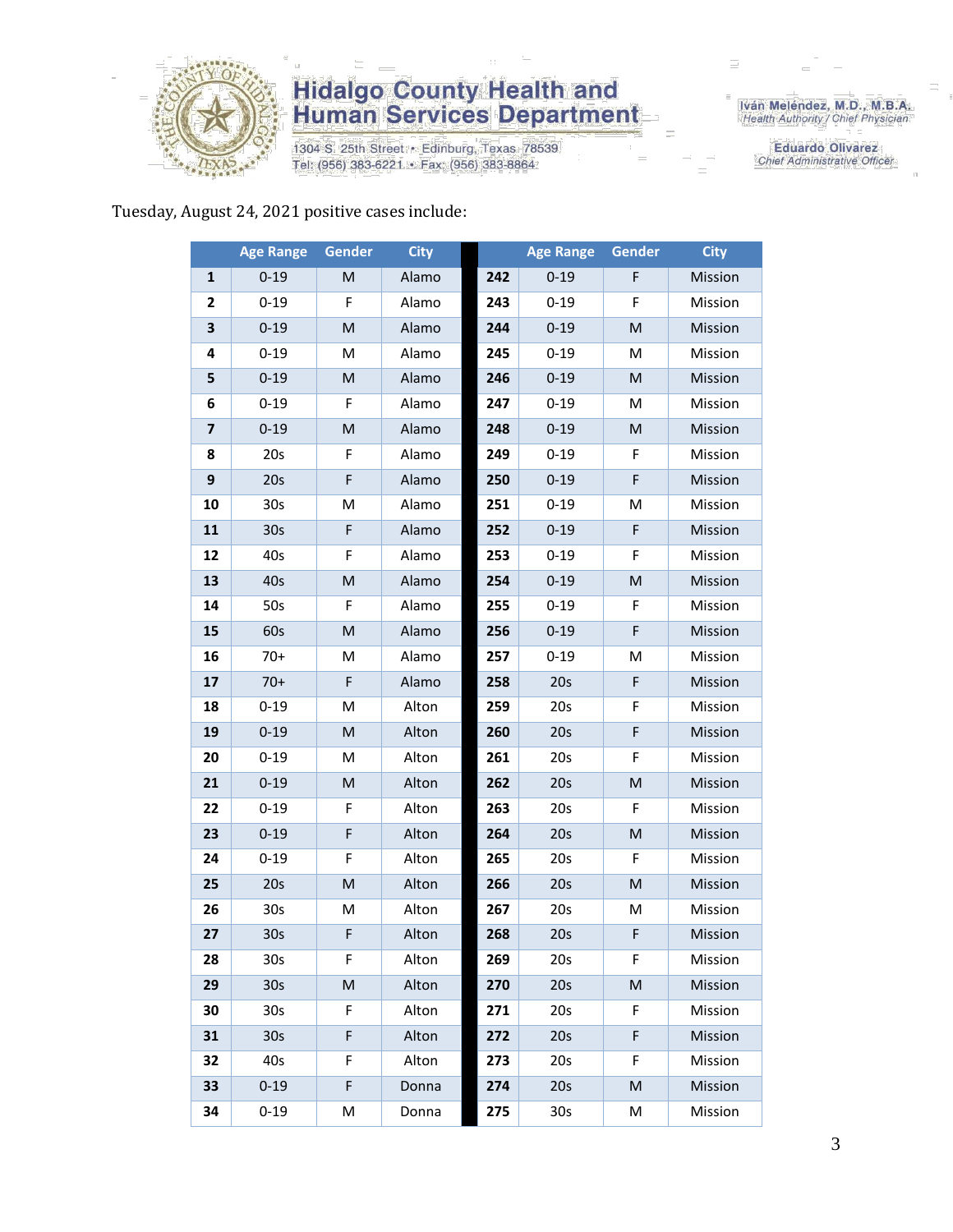

1304 S. 25th Street · Edinburg, Texas 78539 Tel: (956) 383-6221 · Fax: (956) 383-8864

Iván Meléndez, M.D., M.B.A.<br>Health Authority / Chief Physician

| 35 | $0 - 19$        | F | Donna    | 276 | 30 <sub>s</sub> | F | Mission |
|----|-----------------|---|----------|-----|-----------------|---|---------|
| 36 | $0 - 19$        | M | Donna    | 277 | 30 <sub>s</sub> | F | Mission |
| 37 | $0 - 19$        | M | Donna    | 278 | 30 <sub>s</sub> | F | Mission |
| 38 | $0 - 19$        | M | Donna    | 279 | 30 <sub>s</sub> | F | Mission |
| 39 | $0 - 19$        | M | Donna    | 280 | 30 <sub>s</sub> | F | Mission |
| 40 | $0 - 19$        | M | Donna    | 281 | 30 <sub>s</sub> | F | Mission |
| 41 | $0 - 19$        | M | Donna    | 282 | 30 <sub>s</sub> | F | Mission |
| 42 | $0 - 19$        | F | Donna    | 283 | 30 <sub>s</sub> | Μ | Mission |
| 43 | $0 - 19$        | F | Donna    | 284 | 30 <sub>s</sub> | M | Mission |
| 44 | $0 - 19$        | M | Donna    | 285 | 30 <sub>s</sub> | М | Mission |
| 45 | $0 - 19$        | F | Donna    | 286 | 30 <sub>s</sub> | M | Mission |
| 46 | $0 - 19$        | M | Donna    | 287 | 30 <sub>s</sub> | Μ | Mission |
| 47 | 20s             | M | Donna    | 288 | 30 <sub>s</sub> | F | Mission |
| 48 | 20s             | F | Donna    | 289 | 30 <sub>s</sub> | F | Mission |
| 49 | 20s             | M | Donna    | 290 | 40s             | F | Mission |
| 50 | 20s             | M | Donna    | 291 | 40s             | Μ | Mission |
| 51 | 20s             | M | Donna    | 292 | 40s             | M | Mission |
| 52 | 20s             | F | Donna    | 293 | 40s             | M | Mission |
| 53 | 20s             | F | Donna    | 294 | 40s             | F | Mission |
| 54 | 30 <sub>s</sub> | F | Donna    | 295 | 40s             | M | Mission |
| 55 | 30 <sub>s</sub> | F | Donna    | 296 | 40s             | M | Mission |
| 56 | 30 <sub>s</sub> | M | Donna    | 297 | 40s             | F | Mission |
| 57 | 30s             | M | Donna    | 298 | 40s             | F | Mission |
| 58 | 30 <sub>s</sub> | F | Donna    | 299 | 50s             | M | Mission |
| 59 | 40s             | M | Donna    | 300 | 50s             | M | Mission |
| 60 | 40s             | M | Donna    | 301 | 50s             | F | Mission |
| 61 | 40s             | M | Donna    | 302 | 50s             | M | Mission |
| 62 | 50s             | M | Donna    | 303 | 50s             | M | Mission |
| 63 | 50s             | M | Donna    | 304 | 50s             | M | Mission |
| 64 | 50s             | M | Donna    | 305 | 50s             | F | Mission |
| 65 | 60s             | M | Donna    | 306 | 50s             | F | Mission |
| 66 | 60s             | F | Donna    | 307 | 50s             | Μ | Mission |
| 67 | 60s             | F | Donna    | 308 | 50s             | F | Mission |
| 68 | $70+$           | M | Donna    | 309 | 50s             | Μ | Mission |
| 69 | $0 - 19$        | F | Edinburg | 310 | 50s             | F | Mission |
| 70 | $0 - 19$        | М | Edinburg | 311 | 60s             | F | Mission |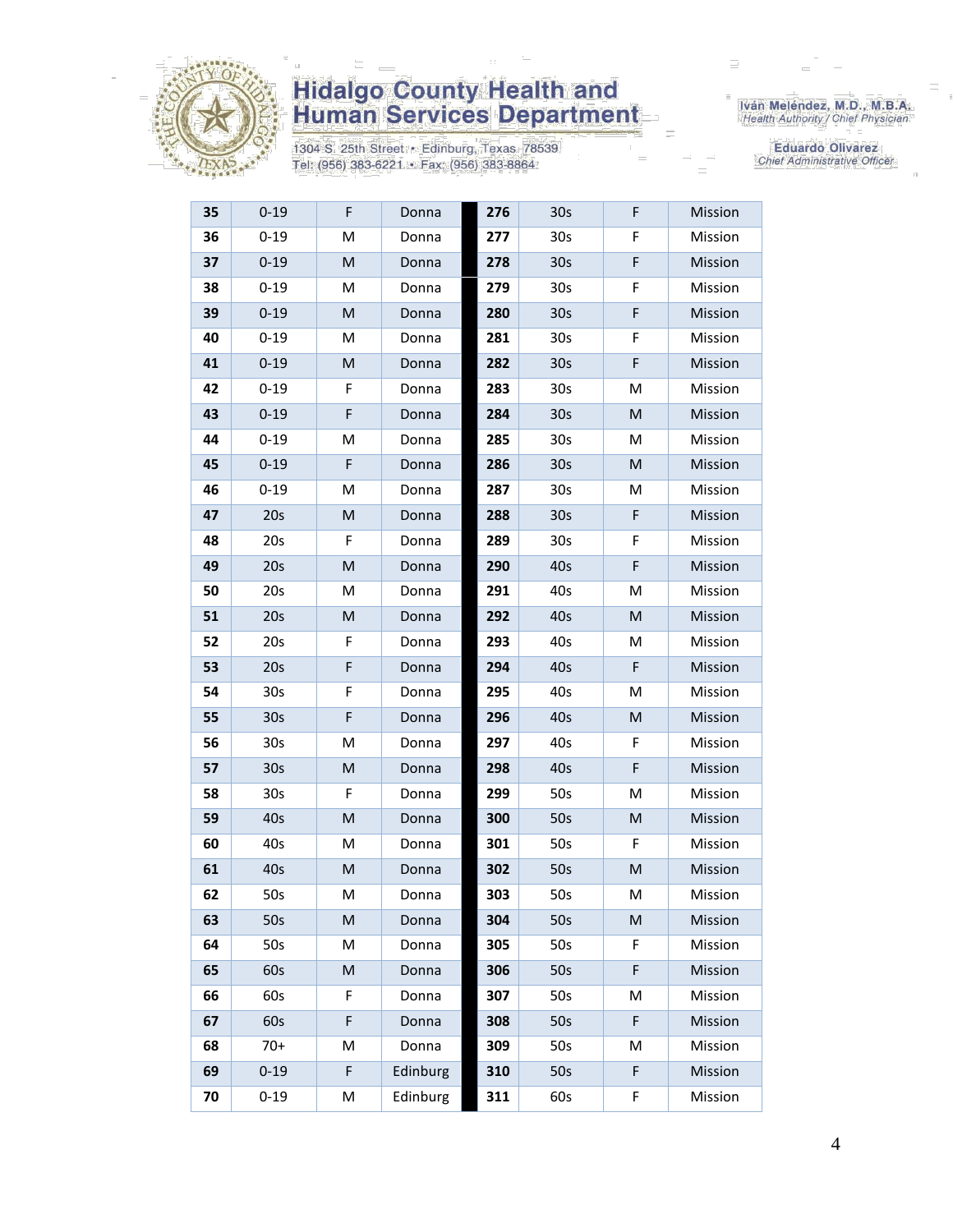

1304 S. 25th Street • Edinburg, Texas 78539<br>Tel: (956) 383-6221 • Fax: (956) 383-8864

Iván Meléndez, M.D., M.B.A.<br>Health Authority / Chief Physician

Eduardo Olivarez Chief Administrative Officer

| 71  | $0 - 19$ | F           | Edinburg | 312 | 60s             | M           | Mission |
|-----|----------|-------------|----------|-----|-----------------|-------------|---------|
| 72  | $0 - 19$ | M           | Edinburg | 313 | 60s             | F           | Mission |
| 73  | $0 - 19$ | M           | Edinburg | 314 | 60s             | $\mathsf F$ | Mission |
| 74  | $0 - 19$ | M           | Edinburg | 315 | 60s             | F           | Mission |
| 75  | $0 - 19$ | F           | Edinburg | 316 | 60s             | M           | Mission |
| 76  | $0 - 19$ | M           | Edinburg | 317 | 60s             | M           | Mission |
| 77  | $0 - 19$ | F           | Edinburg | 318 | $70+$           | M           | Mission |
| 78  | $0 - 19$ | F           | Edinburg | 319 | $70+$           | F           | Mission |
| 79  | $0 - 19$ | F           | Edinburg | 320 | $70+$           | F           | Mission |
| 80  | $0 - 19$ | F           | Edinburg | 321 | $0 - 19$        | F           | Pharr   |
| 81  | $0 - 19$ | M           | Edinburg | 322 | $0 - 19$        | M           | Pharr   |
| 82  | $0 - 19$ | M           | Edinburg | 323 | $0 - 19$        | M           | Pharr   |
| 83  | $0 - 19$ | F           | Edinburg | 324 | $0 - 19$        | F           | Pharr   |
| 84  | $0 - 19$ | M           | Edinburg | 325 | $0 - 19$        | M           | Pharr   |
| 85  | $0 - 19$ | M           | Edinburg | 326 | $0 - 19$        | F           | Pharr   |
| 86  | $0 - 19$ | M           | Edinburg | 327 | $0 - 19$        | M           | Pharr   |
| 87  | $0 - 19$ | F           | Edinburg | 328 | $0 - 19$        | M           | Pharr   |
| 88  | $0 - 19$ | F           | Edinburg | 329 | $0 - 19$        | F           | Pharr   |
| 89  | $0 - 19$ | $\mathsf F$ | Edinburg | 330 | $0 - 19$        | M           | Pharr   |
| 90  | $0 - 19$ | M           | Edinburg | 331 | 30 <sub>s</sub> | M           | Pharr   |
| 91  | $0 - 19$ | F           | Edinburg | 332 | 30 <sub>s</sub> | M           | Pharr   |
| 92  | $0 - 19$ | F           | Edinburg | 333 | 30 <sub>s</sub> | M           | Pharr   |
| 93  | $0 - 19$ | M           | Edinburg | 334 | 30 <sub>s</sub> | F           | Pharr   |
| 94  | $0 - 19$ | F           | Edinburg | 335 | 30 <sub>s</sub> | M           | Pharr   |
| 95  | $0 - 19$ | M           | Edinburg | 336 | 30 <sub>s</sub> | M           | Pharr   |
| 96  | $0 - 19$ | F           | Edinburg | 337 | 30 <sub>s</sub> | F           | Pharr   |
| 97  | $0 - 19$ | F           | Edinburg | 338 | 30s             | F           | Pharr   |
| 98  | $0 - 19$ | F           | Edinburg | 339 | 40s             | M           | Pharr   |
| 99  | $0 - 19$ | M           | Edinburg | 340 | 40s             | F           | Pharr   |
| 100 | $0 - 19$ | F           | Edinburg | 341 | 40s             | M           | Pharr   |
| 101 | $0 - 19$ | F           | Edinburg | 342 | 40s             | ${\sf M}$   | Pharr   |
| 102 | $0 - 19$ | M           | Edinburg | 343 | 50s             | M           | Pharr   |
| 103 | $0 - 19$ | M           | Edinburg | 344 | 50s             | F           | Pharr   |
| 104 | $0 - 19$ | F           | Edinburg | 345 | 60s             | F           | Pharr   |
| 105 | $0 - 19$ | F           | Edinburg | 346 | 60s             | F           | Pharr   |
| 106 | $0 - 19$ | М           | Edinburg | 347 | $70+$           | M           | Pharr   |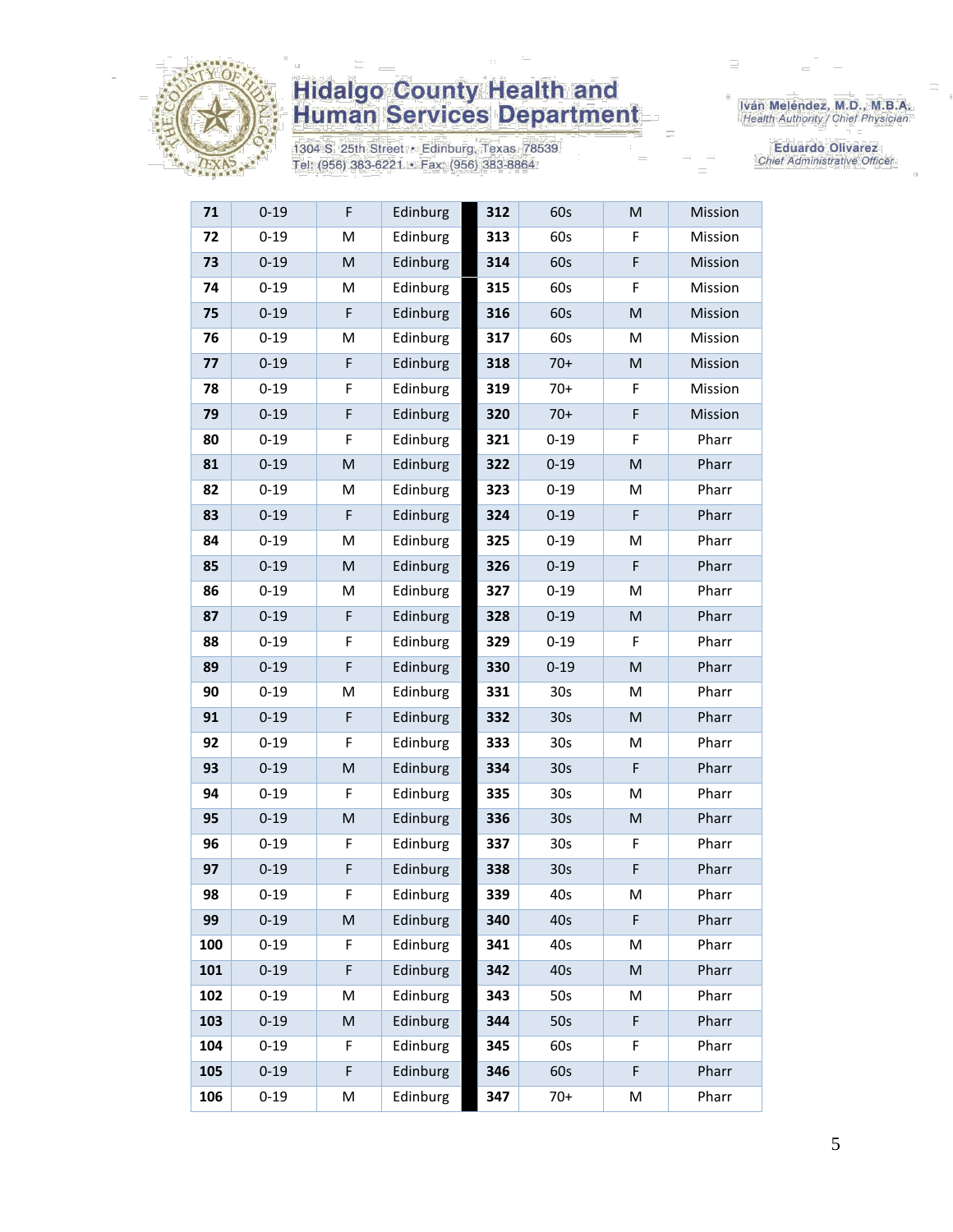

1304 S. 25th Street · Edinburg, Texas 78539 Tel: (956) 383-6221 · Fax: (956) 383-8864

Iván Meléndez, M.D., M.B.A.<br>Health Authority / Chief Physician

| 107 | 20s             | M         | Edinburg | 348 | $0 - 19$        | F | San Juan    |
|-----|-----------------|-----------|----------|-----|-----------------|---|-------------|
| 108 | 20s             | F         | Edinburg | 349 | $0 - 19$        | F | San Juan    |
| 109 | 20s             | M         | Edinburg | 350 | $0 - 19$        | M | San Juan    |
| 110 | 20s             | F         | Edinburg | 351 | $0 - 19$        | F | San Juan    |
| 111 | 20s             | ${\sf M}$ | Edinburg | 352 | $0 - 19$        | M | San Juan    |
| 112 | 20s             | M         | Edinburg | 353 | $0 - 19$        | F | San Juan    |
| 113 | 30 <sub>s</sub> | F         | Edinburg | 354 | $0 - 19$        | F | San Juan    |
| 114 | 30 <sub>s</sub> | F         | Edinburg | 355 | $0 - 19$        | F | San Juan    |
| 115 | 30 <sub>s</sub> | F         | Edinburg | 356 | $0 - 19$        | F | San Juan    |
| 116 | 30 <sub>s</sub> | F         | Edinburg | 357 | 20s             | M | San Juan    |
| 117 | 30 <sub>s</sub> | M         | Edinburg | 358 | 20s             | M | San Juan    |
| 118 | 30 <sub>s</sub> | F         | Edinburg | 359 | 30 <sub>s</sub> | М | San Juan    |
| 119 | 30 <sub>s</sub> | F         | Edinburg | 360 | 40s             | M | San Juan    |
| 120 | 40s             | F         | Edinburg | 361 | 40s             | M | San Juan    |
| 121 | 40s             | M         | Edinburg | 362 | 40s             | F | San Juan    |
| 122 | 40s             | M         | Edinburg | 363 | 60s             | F | San Juan    |
| 123 | 40s             | M         | Edinburg | 364 | $0 - 19$        | F | Undisclosed |
| 124 | 40s             | M         | Edinburg | 365 | $0 - 19$        | Μ | Undisclosed |
| 125 | 40s             | M         | Edinburg | 366 | $0 - 19$        | F | Undisclosed |
| 126 | 40s             | F         | Edinburg | 367 | $0 - 19$        | F | Undisclosed |
| 127 | 40s             | M         | Edinburg | 368 | $0 - 19$        | F | Undisclosed |
| 128 | 40s             | М         | Edinburg | 369 | $0 - 19$        | M | Undisclosed |
| 129 | 40s             | M         | Edinburg | 370 | $0 - 19$        | M | Undisclosed |
| 130 | 40s             | F         | Edinburg | 371 | $0 - 19$        | M | Undisclosed |
| 131 | 40s             | M         | Edinburg | 372 | $0 - 19$        | F | Undisclosed |
| 132 | 40s             | F         | Edinburg | 373 | $0 - 19$        | M | Undisclosed |
| 133 | 40s             | F         | Edinburg | 374 | $0 - 19$        | M | Undisclosed |
| 134 | 50s             | M         | Edinburg | 375 | $0 - 19$        | M | Undisclosed |
| 135 | 50s             | M         | Edinburg | 376 | $0 - 19$        | F | Undisclosed |
| 136 | 50s             | M         | Edinburg | 377 | $0 - 19$        | M | Undisclosed |
| 137 | 50s             | M         | Edinburg | 378 | $0 - 19$        | F | Undisclosed |
| 138 | 60s             | F         | Edinburg | 379 | $0 - 19$        | F | Undisclosed |
| 139 | 60s             | F         | Edinburg | 380 | $0 - 19$        | F | Undisclosed |
| 140 | 60s             | M         | Edinburg | 381 | $0 - 19$        | F | Undisclosed |
| 141 | 60s             | F         | Edinburg | 382 | $0 - 19$        | F | Undisclosed |
| 142 | 60s             | F         | Edinburg | 383 | $0 - 19$        | M | Undisclosed |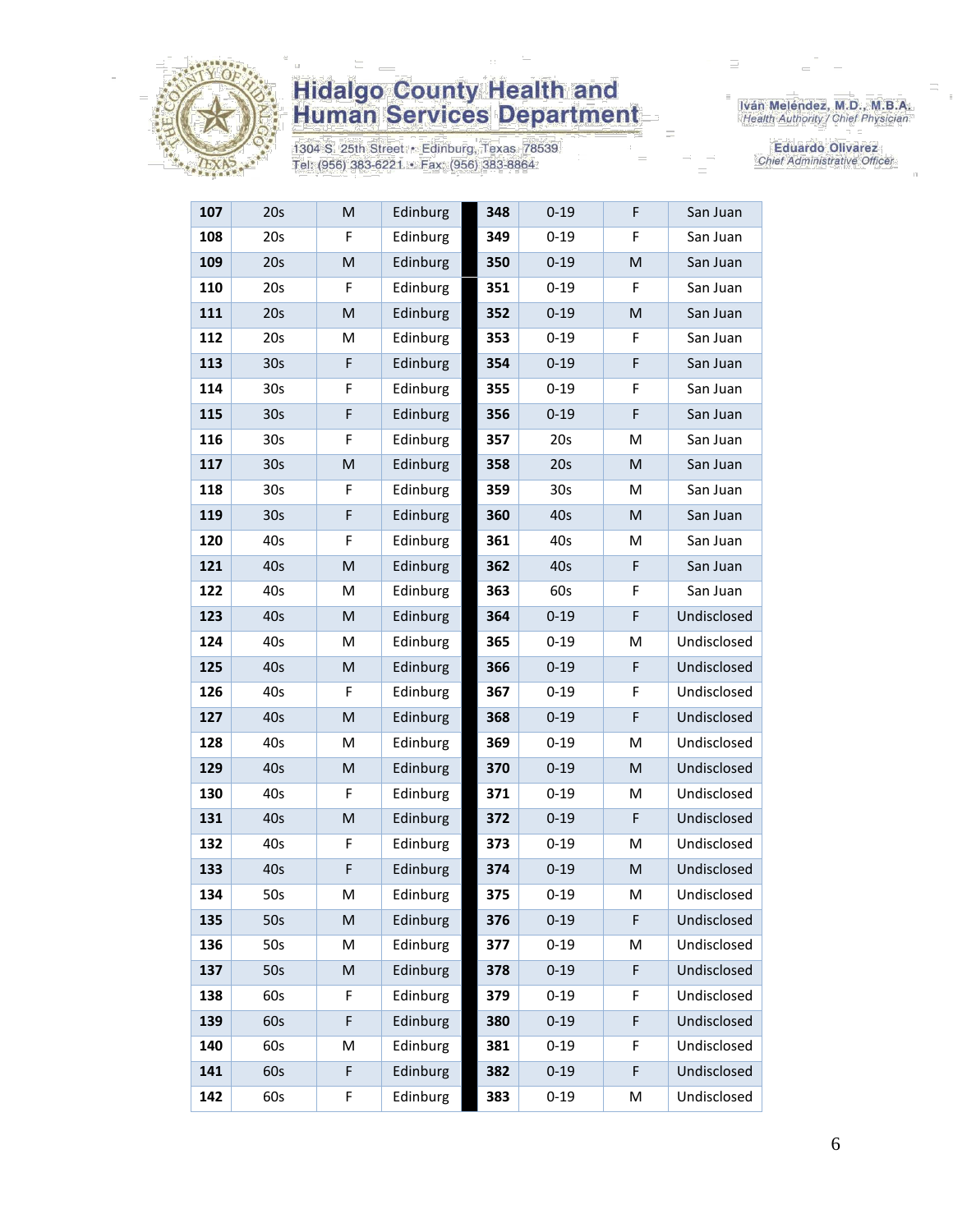

1304 S. 25th Street · Edinburg, Texas 78539 Tel: (956) 383-6221 · Fax: (956) 383-8864

Iván Meléndez, M.D., M.B.A.<br>Health Authority / Chief Physician

| 143 | 60s             | M | Edinburg | 384 | $0 - 19$        | F           | Undisclosed |
|-----|-----------------|---|----------|-----|-----------------|-------------|-------------|
| 144 | $70+$           | M | Edinburg | 385 | $0 - 19$        | F           | Undisclosed |
| 145 | $70+$           | F | Edinburg | 386 | $0 - 19$        | $\mathsf F$ | Undisclosed |
| 146 | $70+$           | F | Edinburg | 387 | $0 - 19$        | F           | Undisclosed |
| 147 | $70+$           | M | Edinburg | 388 | $0 - 19$        | M           | Undisclosed |
| 148 | $70+$           | M | Edinburg | 389 | $0 - 19$        | F           | Undisclosed |
| 149 | $0 - 19$        | F | Hidalgo  | 390 | $0 - 19$        | $\mathsf F$ | Undisclosed |
| 150 | $0 - 19$        | M | Hidalgo  | 391 | $0 - 19$        | F           | Undisclosed |
| 151 | $0 - 19$        | F | Hidalgo  | 392 | $0 - 19$        | M           | Undisclosed |
| 152 | 40s             | M | Hidalgo  | 393 | $0 - 19$        | F           | Undisclosed |
| 153 | 40s             | F | Hidalgo  | 394 | $0 - 19$        | F           | Undisclosed |
| 154 | $0 - 19$        | M | McAllen  | 395 | $0 - 19$        | м           | Undisclosed |
| 155 | $0 - 19$        | M | McAllen  | 396 | $0 - 19$        | F           | Undisclosed |
| 156 | $0 - 19$        | M | McAllen  | 397 | $0 - 19$        | F           | Undisclosed |
| 157 | $0 - 19$        | M | McAllen  | 398 | $0 - 19$        | M           | Undisclosed |
| 158 | $0 - 19$        | F | McAllen  | 399 | $0 - 19$        | F           | Undisclosed |
| 159 | $0 - 19$        | F | McAllen  | 400 | $0 - 19$        | M           | Undisclosed |
| 160 | $0 - 19$        | F | McAllen  | 401 | $0 - 19$        | F           | Undisclosed |
| 161 | $0 - 19$        | F | McAllen  | 402 | $0 - 19$        | M           | Undisclosed |
| 162 | $0 - 19$        | M | McAllen  | 403 | $0 - 19$        | F           | Undisclosed |
| 163 | $0 - 19$        | M | McAllen  | 404 | $0 - 19$        | $\mathsf F$ | Undisclosed |
| 164 | $0 - 19$        | M | McAllen  | 405 | $0 - 19$        | M           | Undisclosed |
| 165 | $0 - 19$        | F | McAllen  | 406 | 20s             | F           | Undisclosed |
| 166 | $0 - 19$        | M | McAllen  | 407 | 20s             | M           | Undisclosed |
| 167 | $0 - 19$        | M | McAllen  | 408 | 20s             | F           | Undisclosed |
| 168 | $0 - 19$        | F | McAllen  | 409 | 20s             | M           | Undisclosed |
| 169 | $0 - 19$        | M | McAllen  | 410 | 20s             | $\mathsf F$ | Undisclosed |
| 170 | $0 - 19$        | M | McAllen  | 411 | 20s             | F           | Undisclosed |
| 171 | 20s             | F | McAllen  | 412 | 20s             | M           | Undisclosed |
| 172 | 20s             | F | McAllen  | 413 | 20s             | M           | Undisclosed |
| 173 | 30 <sub>s</sub> | F | McAllen  | 414 | 20s             | M           | Undisclosed |
| 174 | 30s             | F | McAllen  | 415 | 20s             | Μ           | Undisclosed |
| 175 | 30 <sub>s</sub> | F | McAllen  | 416 | 20s             | F           | Undisclosed |
| 176 | 30 <sub>s</sub> | F | McAllen  | 417 | 30 <sub>s</sub> | Μ           | Undisclosed |
| 177 | 30 <sub>s</sub> | F | McAllen  | 418 | 30 <sub>s</sub> | F           | Undisclosed |
| 178 | 30 <sub>s</sub> | М | McAllen  | 419 | 30 <sub>s</sub> | F           | Undisclosed |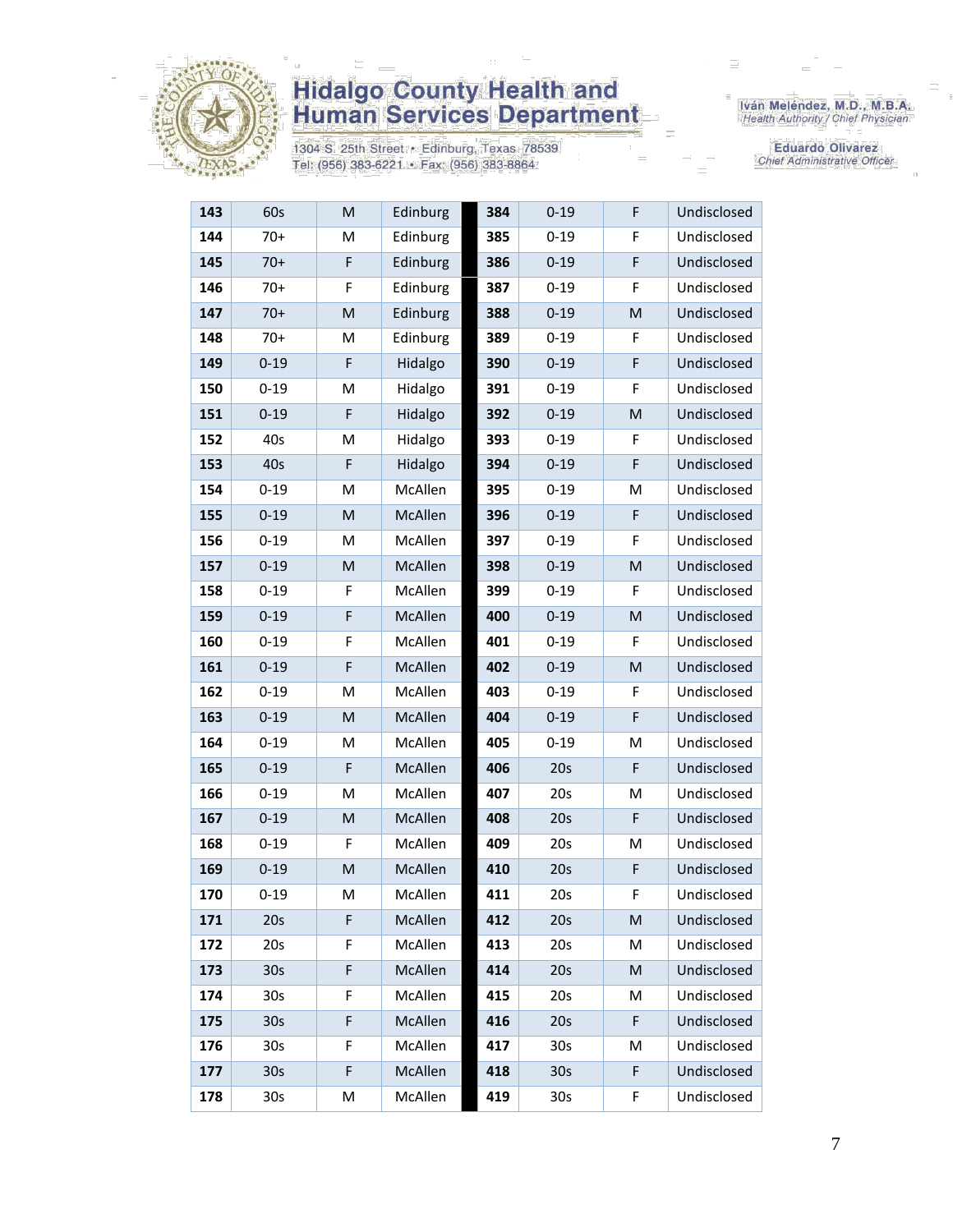

1304 S. 25th Street · Edinburg, Texas 78539 Tel: (956) 383-6221 · Fax: (956) 383-8864

Iván Meléndez, M.D., M.B.A.<br>Health Authority / Chief Physician

| 179 | 30s             | M         | McAllen         | 420 | 30s             | F           | Undisclosed |
|-----|-----------------|-----------|-----------------|-----|-----------------|-------------|-------------|
| 180 | 30 <sub>s</sub> | M         | McAllen         | 421 | 30 <sub>s</sub> | M           | Undisclosed |
| 181 | 30 <sub>s</sub> | M         | McAllen         | 422 | 30 <sub>s</sub> | M           | Undisclosed |
| 182 | 30 <sub>s</sub> | F         | McAllen         | 423 | 30 <sub>s</sub> | M           | Undisclosed |
| 183 | 30 <sub>s</sub> | M         | <b>McAllen</b>  | 424 | 30 <sub>s</sub> | M           | Undisclosed |
| 184 | 30 <sub>s</sub> | F         | McAllen         | 425 | 30 <sub>s</sub> | F           | Undisclosed |
| 185 | 40s             | F         | McAllen         | 426 | 30 <sub>s</sub> | M           | Undisclosed |
| 186 | 40s             | М         | McAllen         | 427 | 30 <sub>s</sub> | F           | Undisclosed |
| 187 | 40s             | M         | McAllen         | 428 | 30 <sub>s</sub> | M           | Undisclosed |
| 188 | 40s             | F         | McAllen         | 429 | 30s             | М           | Undisclosed |
| 189 | 40s             | F         | McAllen         | 430 | 30 <sub>s</sub> | F           | Undisclosed |
| 190 | 50s             | М         | McAllen         | 431 | 30 <sub>s</sub> | F           | Undisclosed |
| 191 | 50s             | M         | McAllen         | 432 | 30 <sub>s</sub> | M           | Undisclosed |
| 192 | 50s             | M         | McAllen         | 433 | 30 <sub>s</sub> | M           | Undisclosed |
| 193 | 50s             | M         | McAllen         | 434 | 40s             | F           | Undisclosed |
| 194 | 50s             | F         | McAllen         | 435 | 40s             | M           | Undisclosed |
| 195 | 60s             | M         | McAllen         | 436 | 40s             | F           | Undisclosed |
| 196 | 60s             | F         | McAllen         | 437 | 40s             | F           | Undisclosed |
| 197 | 60s             | F         | McAllen         | 438 | 40s             | F           | Undisclosed |
| 198 | 60s             | F         | McAllen         | 439 | 40s             | F           | Undisclosed |
| 199 | $70+$           | F         | McAllen         | 440 | 40s             | F           | Undisclosed |
| 200 | $70+$           | F         | McAllen         | 441 | 40s             | M           | Undisclosed |
| 201 | $70+$           | M         | McAllen         | 442 | 40s             | F           | Undisclosed |
| 202 | $70+$           | F         | McAllen         | 443 | 40s             | F           | Undisclosed |
| 203 | $70+$           | F         | McAllen         | 444 | 40s             | M           | Undisclosed |
| 204 | $0 - 19$        | M         | Mercedes        | 445 | 50s             | M           | Undisclosed |
| 205 | $0 - 19$        | M         | Mercedes        | 446 | 50s             | M           | Undisclosed |
| 206 | $0 - 19$        | M         | <b>Mercedes</b> | 447 | 60s             | M           | Undisclosed |
| 207 | $0 - 19$        | F         | <b>Mercedes</b> | 448 | $70+$           | М           | Undisclosed |
| 208 | $0 - 19$        | M         | Mercedes        | 449 | $70+$           | M           | Undisclosed |
| 209 | $0 - 19$        | M         | Mercedes        | 450 | $70+$           | $\mathsf F$ | Undisclosed |
| 210 | $0 - 19$        | M         | Mercedes        | 451 | $70+$           | Μ           | Undisclosed |
| 211 | $0 - 19$        | F         | Mercedes        | 452 | $70+$           | F           | Undisclosed |
| 212 | $0 - 19$        | F         | Mercedes        | 453 | $0 - 19$        | F           | Weslaco     |
| 213 | $0 - 19$        | ${\sf M}$ | Mercedes        | 454 | $0 - 19$        | F           | Weslaco     |
| 214 | 20s             | M         | Mercedes        | 455 | $0 - 19$        | М           | Weslaco     |